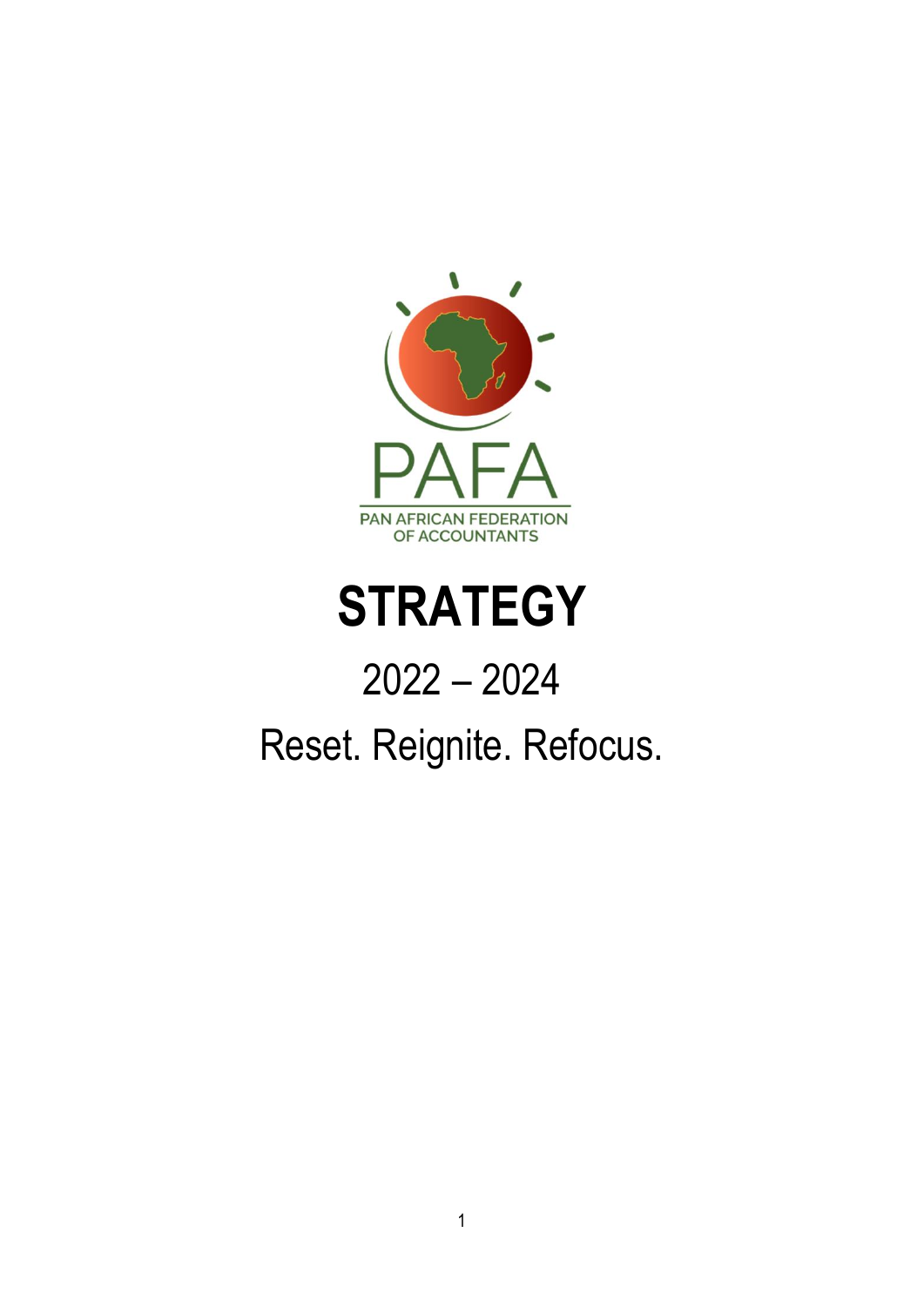PAFA is the regional organisation for the accountancy profession in Africa. It comprises 56 member and associate organisations in 45 countries and holds affiliations with five international professional accountancy organisations.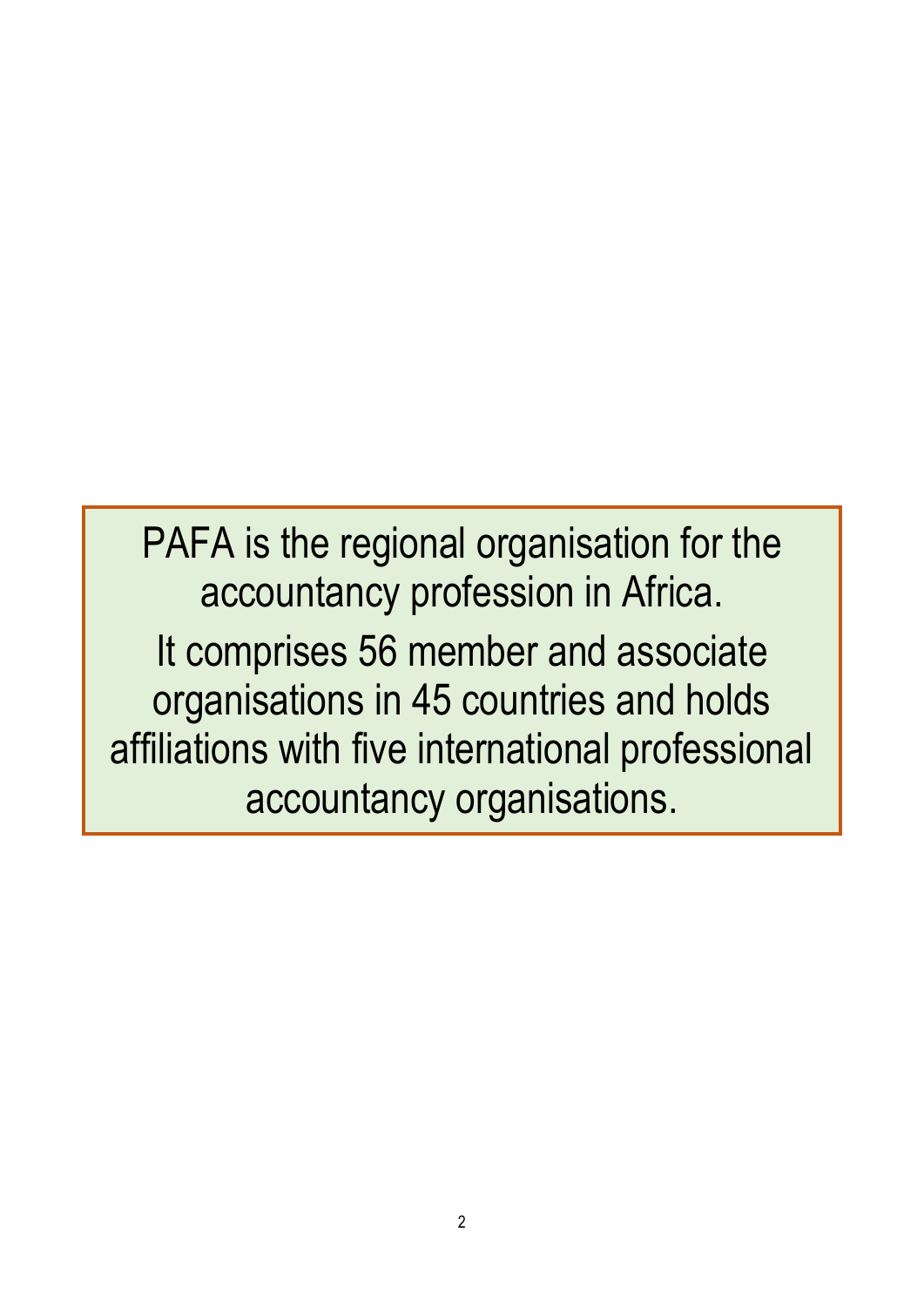#### **Vision**

Sustainable value creation to benefit the citizens of Africa.

## **Mission**

To strengthen the capacity and influence of the accountancy profession in Africa to enhance trade, the quality of services, and trust in institutions.

## **General** Assembly Board Audit & Risk **Committee** Planning, Human Capital & **Finance Committee** Chief Executive **Officer** Secretariat

## **Governance Structure**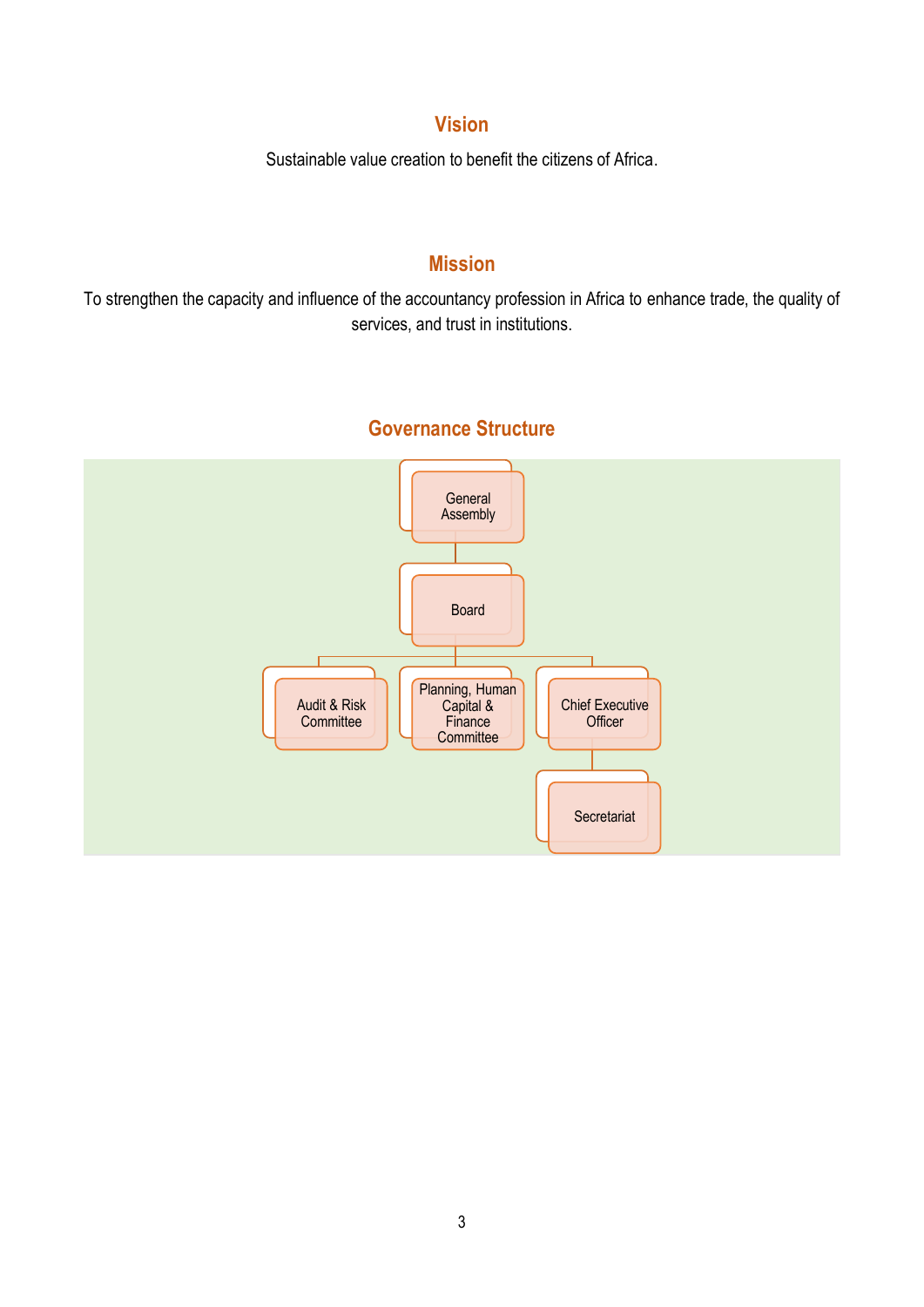## **Strategic Objectives and Economic & Societal Benefits**

PAFA's strategic objectives and their economic and societal benefits are presented below. Working in partnership with our member organisations, affiliates, and other stakeholders, we will continue to contribute to the Seven Aspirations of the African Agenda 2063 and enhance our impact on the United Nations Sustainable Development Goals (SDGs). Our strategy directly contributes to Aspirations 1, 3, 5, 6 and 7 and SDGs 4, 5, 8, 10, 13, 16 and 17.

| <b>Strategic Objectives</b> |                                                                                      | <b>Economic &amp; Societal Benefits</b>                                                                                                                                                      |  |
|-----------------------------|--------------------------------------------------------------------------------------|----------------------------------------------------------------------------------------------------------------------------------------------------------------------------------------------|--|
|                             | Speaking out and engaging as the voice of the<br>accountancy profession in Africa    | Desired Outcomes<br>Effective and sustainable PAOs able to equip<br>professional accountants for the future                                                                                  |  |
|                             | Developing a future-fit profession for Africa                                        | Increased trust in and influence of the accountancy<br>٠<br>profession as a partner of choice                                                                                                |  |
|                             | Promoting the development, adoption and<br>implementation of international standards | Recognition of and confidence in professional<br>٠<br>accountants and their relevance, ethics and value,<br>and quality of their services<br>Reliable, comparable, and timely organisational |  |
|                             | Enhancing the quality and mobility of<br>professional accountancy services in Africa | reporting supporting effective decision making<br>transparency, accountability<br>Enhanced<br>and<br>$\bullet$<br>governance in the public sector                                            |  |

#### *… Contributing to the AU Agenda 2063*

- 1. **A prosperous Africa based on inclusive growth and sustainable development**
- 2. An integrated continent politically united and based on the ideals of Pan-Africanism and the vision of African Renaissance
- 3. **An Africa of good governance**, democracy, respect for human rights, justice and the rule of law
- 4. A peaceful and secure Africa
- 5. **Africa with** a strong cultural identity common heritage, values and **ethics**
- 6. **An Africa whose development is people-driven**, relying on the potential offered by the African people, especially its women and youth, and caring for children
- 7. **An Africa as a strong, united, resilient and influential global player and partner**

#### *… Contributing to the UN Sustainable Development Goals*

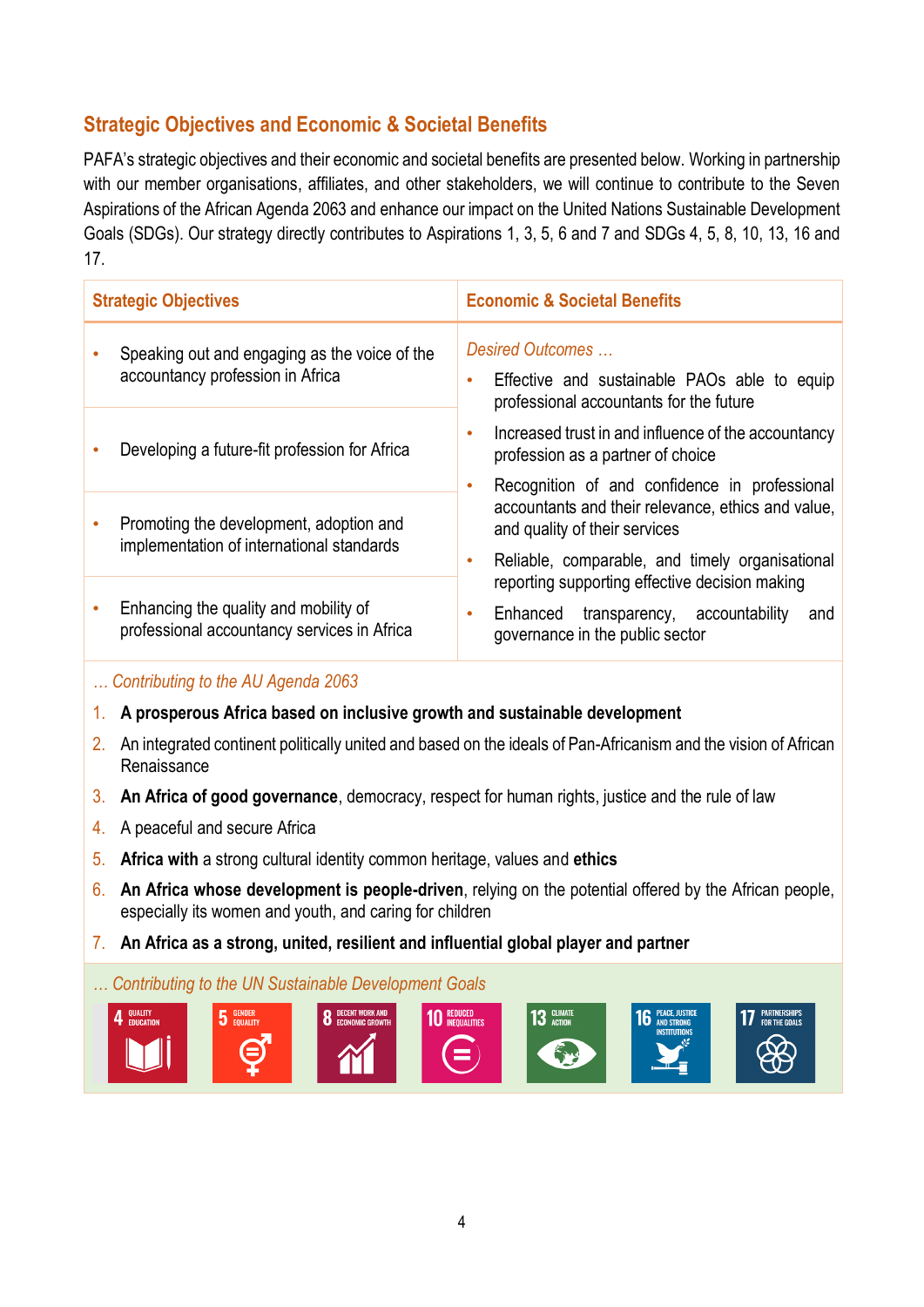**Comparative Advantages**

In determining the actions to achieve the strategic objectives *(see page 7)*, PAFA carefully considers our comparative advantages:

Integrated Pan African platform for engagement | Influential voice | Effective convener | Expert advisor | Knowledge gateway |Trusted intermediary

### **Stakeholders**

PAFA's relationships with key stakeholders are core to our collective success. We have categorised our stakeholders as core―our members and associates, our network, those key to services, contributors, enablers, and internal and external to our business. The breadth of our work would not be possible without our network; their valuable support and collaboration are often underpinned by Memoranda of Understanding.

PAFA's engagement with key stakeholders is underpinned by a **Stakeholder Engagement Strategy & Plan**, which recognise the importance of diversity and inclusion and include actions to strengthen relations with professional accountancy organisations (PAOs) and other key stakeholders to uphold the Pan African nature of the organisation.

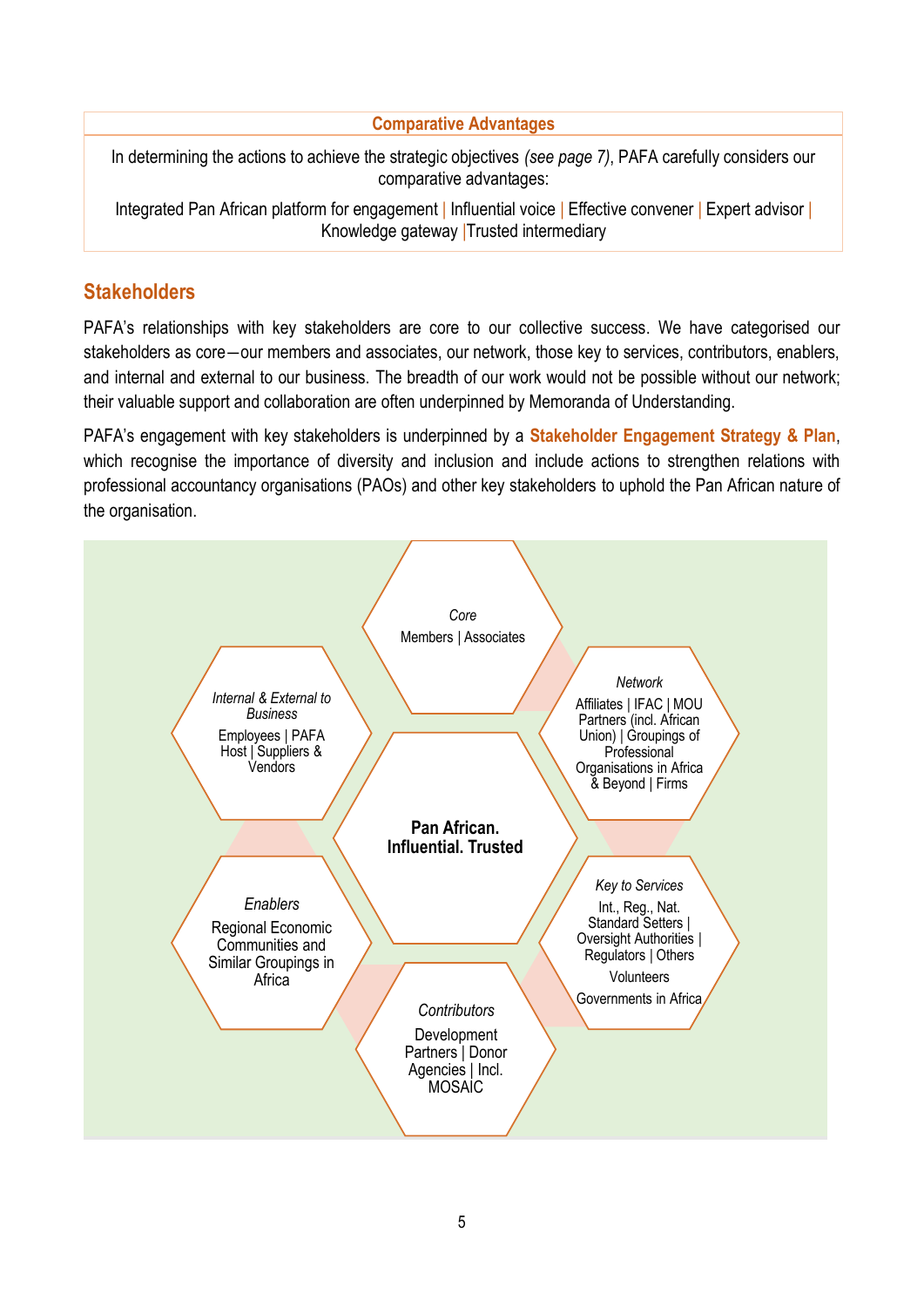#### *MOU Partners*

African Accounting and Finance Association (AAFA) | ACCA | The African Organisation of Public Accounts Committees (AFROPAC) | African Organisation of Supreme Audit Institutions (AFROSAI) | African Professionalisation Initiative (API) | The African Union Commission (AUC) | Association of Certified Fraud Examiners (South African Chapter) (ACFE SA) | CaseWare Africa | International Federation of Accountants (IFAC) | International Federation of Francophone Accountants (FIDEF) | The Organisation for the Harmonisation of African Business Law (OHADA) | International Consortium on Governmental Financial Management (ICGFM) | Wellington School of Business and Government (WSBG)

#### **How PAFA Creates Value**



#### *Public Value Management*

The Covid-19 pandemic along with its devastating effect on global economies has reinforced the need for governments to invest in strong Public Value Management (PVM) systems that enables flexibility and resilience in dealing with crises and uncertainties.

PAFA recognises the important role that the accountancy profession plays in strengthening PVM systems to achieve fiscal discipline, effective resource allocation, and effective service delivery to the citizens of Africa. PAFA's strategic actions aimed at promoting and supporting good governance, transparency, and accountability in the public sector are integrated into our three strategic areas of focus—Effective PAOs | Technical Excellence | Quality & Mobility. Our partnership in the African Professionalisation Initiative will remain a key strategy action during 2022 – 2024.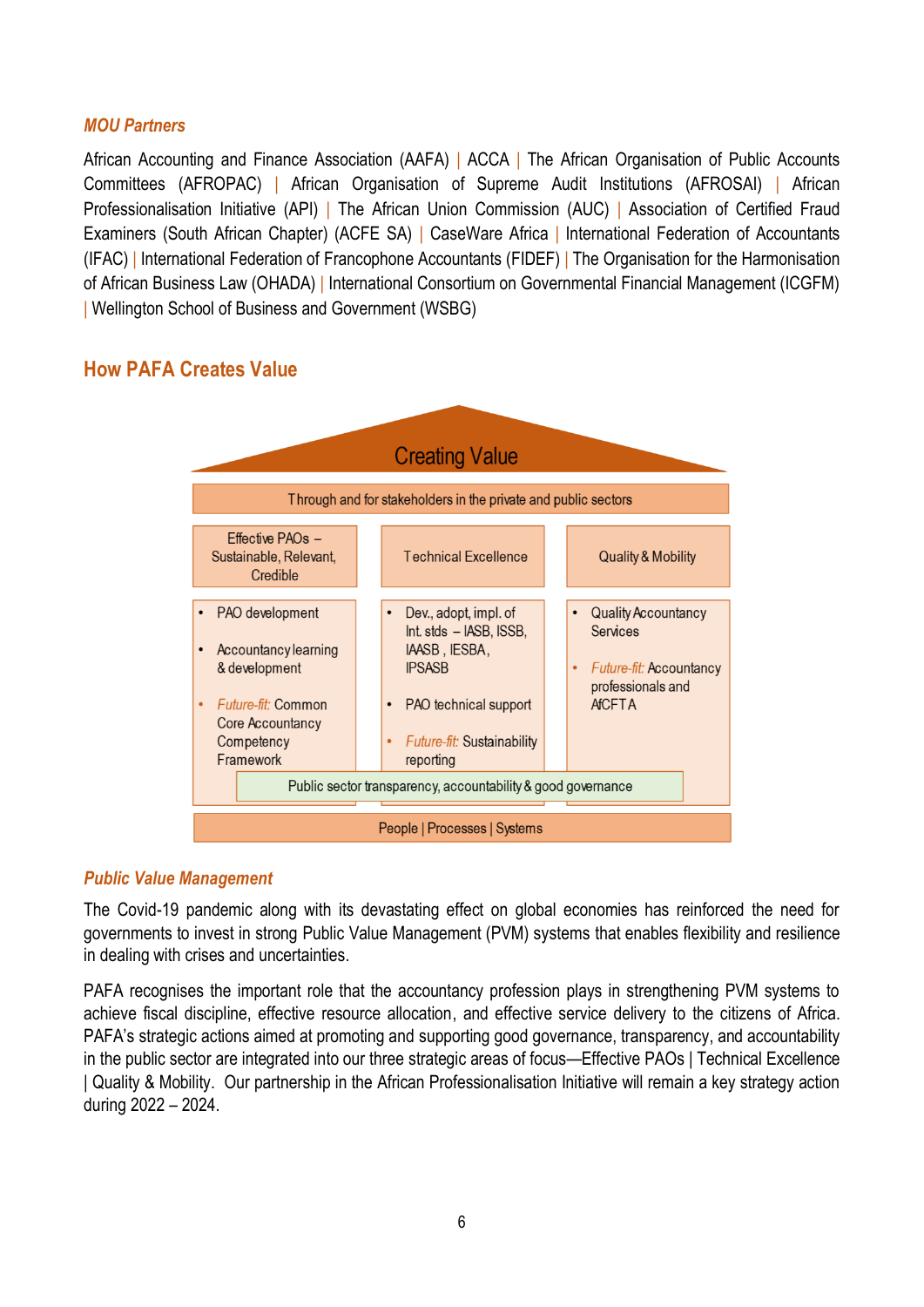#### **Strategic Actions**

The Strategic Actions are aimed at achieving the Strategic Objectives. They address the trends and capitalise on the opportunities identified in **Appendix 2**. They are designed to achieve the vision and mission, mitigate the identified risks, and maintain focus. They harness our comparative advantages and leverage the capabilities of developed PAOs, Affiliates and MOU Partners for the benefit of all PAFA Member Organisations. They are those best delivered by PAFA. The mechanisms have been established in 2022 to help the PAFA Secretariat to implement the Strategic Actions.

| <b>Strategic Actions</b>                                                                                                            | <b>Implementation Mechanisms</b>                                                                                                                                                                                                                                                      |  |
|-------------------------------------------------------------------------------------------------------------------------------------|---------------------------------------------------------------------------------------------------------------------------------------------------------------------------------------------------------------------------------------------------------------------------------------|--|
| Strategic Objective: Speaking out and engaging as the voice of the accountancy profession in Africa                                 |                                                                                                                                                                                                                                                                                       |  |
| Engage with relevant institutions on initiatives that<br>promote economic stability and sustainability.                             | Ad-hoc groups that help to realise the accountancy<br>$\bullet$<br>profession's contribution to relevant Africa initiatives                                                                                                                                                           |  |
| Raise awareness of the accountancy profession's public<br>interest role and contribution in both the private and<br>public sectors. | such as the Africa Continental Free Trade<br>Agreement                                                                                                                                                                                                                                |  |
| Promote diversity and inclusion in accountancy in<br>Africa.                                                                        | Forum to Advance Diversity in Accountancy in<br>$\bullet$<br>Africa                                                                                                                                                                                                                   |  |
| <b>Strategic Objective: Developing a future-fit profession for Africa</b>                                                           |                                                                                                                                                                                                                                                                                       |  |
| Contribute to the development of sustainable, relevant,<br>and credible PAOs in Africa.                                             | <b>PAO</b><br>Development<br>Partnership<br>(Twinning)<br>$\bullet$<br>Programme<br>Forum for Development Partners and Donor<br>$\bullet$<br>Organisations Interested in Africa<br>Liaison relations with staff of the International<br>$\bullet$<br>Federation of Accountants (IFAC) |  |
| Contribute to the development of future-fit accountants<br>for Africa.                                                              | Forum to Advance Accountancy Learning &<br>Development in Africa                                                                                                                                                                                                                      |  |
| Strengthen foundational and intermediary accountancy<br>capacity in Africa.                                                         | Accountancy Learning & Development Advisory<br>$\bullet$<br>Group<br>Liaison relations with staff of IFAC<br>$\bullet$                                                                                                                                                                |  |
| Strengthen public sector accountancy capacity in Africa.                                                                            | African Professionalisation Initiative<br>$\bullet$                                                                                                                                                                                                                                   |  |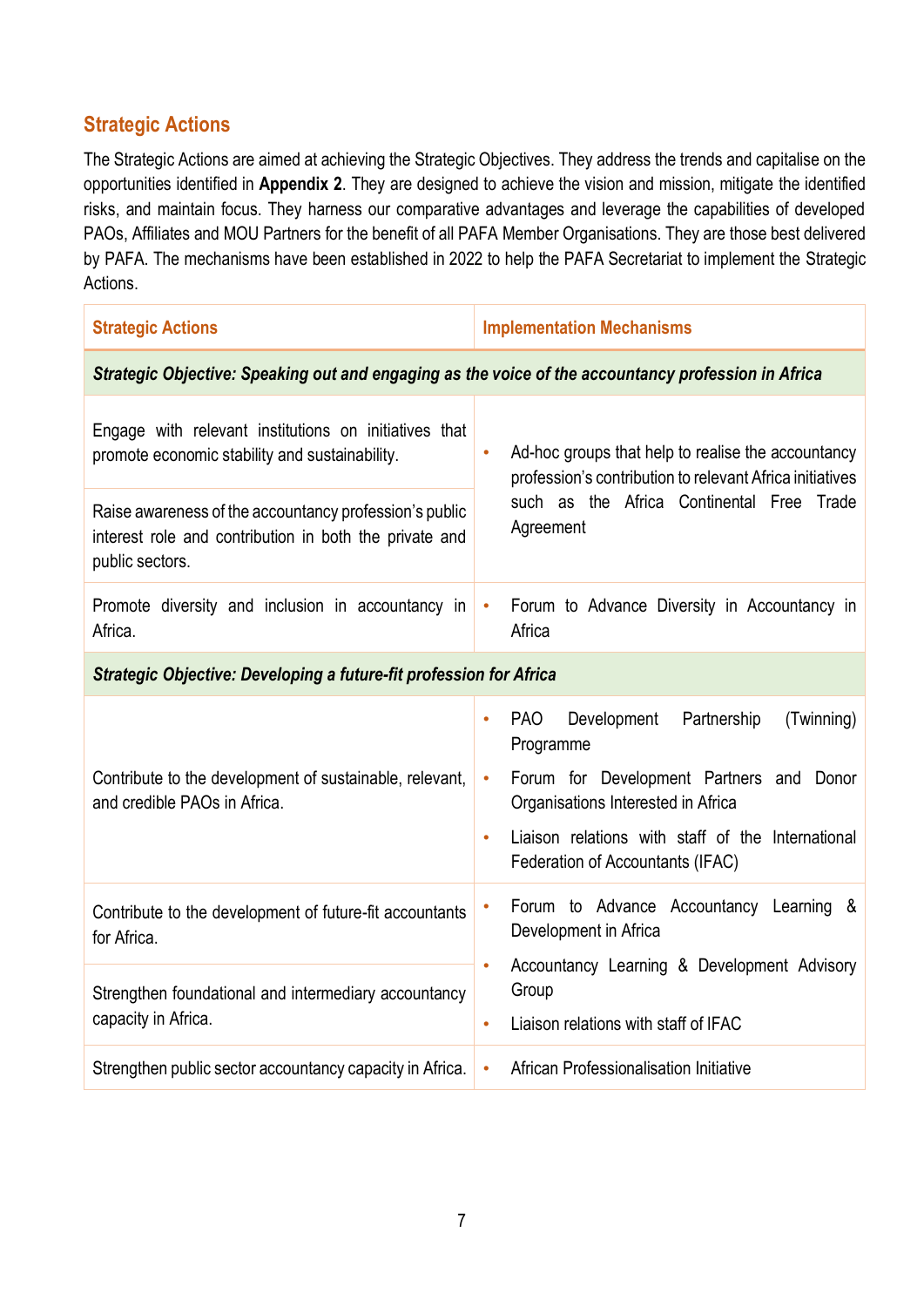| <b>Strategic Actions</b>                                                                                                                                                                   | <b>Implementation Mechanisms</b>                                                                                                                                                                                                                         |  |
|--------------------------------------------------------------------------------------------------------------------------------------------------------------------------------------------|----------------------------------------------------------------------------------------------------------------------------------------------------------------------------------------------------------------------------------------------------------|--|
| Strategic Objective: Promoting the development, adoption and implementation of international standards                                                                                     |                                                                                                                                                                                                                                                          |  |
| Contribute to the development of the international<br>standards.                                                                                                                           | Forum to Advance Technical Excellence in Africa<br>$\bullet$<br>Corporate Value Reporting Technical Advisory<br>$\bullet$<br>Group (TAG)                                                                                                                 |  |
| Facilitate the adoption and implementation of the<br>international standards.                                                                                                              | Ethics, Audit & Assurance TAG<br>$\bullet$<br><b>Public Value Management TAG</b><br>$\bullet$<br>Liaison relations with staff of the IASB, IAASB,<br>$\bullet$<br>IESBA, IPSASB and IFAC, as well as the Africa<br>Forum of Independent Audit Regulators |  |
| Advance sustainability and integrated reporting in<br>Africa.                                                                                                                              | Africa Integrated Reporting Council<br>$\bullet$<br>Liaison relations with staff of the ISSB and IFAC<br>$\bullet$                                                                                                                                       |  |
| Strategic Objectives: Enhancing the quality and mobility of professional accountancy services in Africa                                                                                    |                                                                                                                                                                                                                                                          |  |
| Facilitate the adoption and implementation of the<br>International Standards on Quality Management.<br>Strengthen PAO compliance with IFAC Statement of<br>Membership Obligations 1 and 6. | Forum to Advance Accountancy Quality in Africa<br>$\bullet$<br><b>Accountancy Quality Advisory Group</b><br>$\bullet$<br>Liaison relations with staff of the IAASB and IFAC<br>$\bullet$                                                                 |  |
| Facilitate the accountancy professions' participation in<br>the Africa Continental Free Trade Area (AfCFTA).                                                                               | Partnerships<br>to facilitate mobility (under the<br>$\bullet$<br>AfCFTA)                                                                                                                                                                                |  |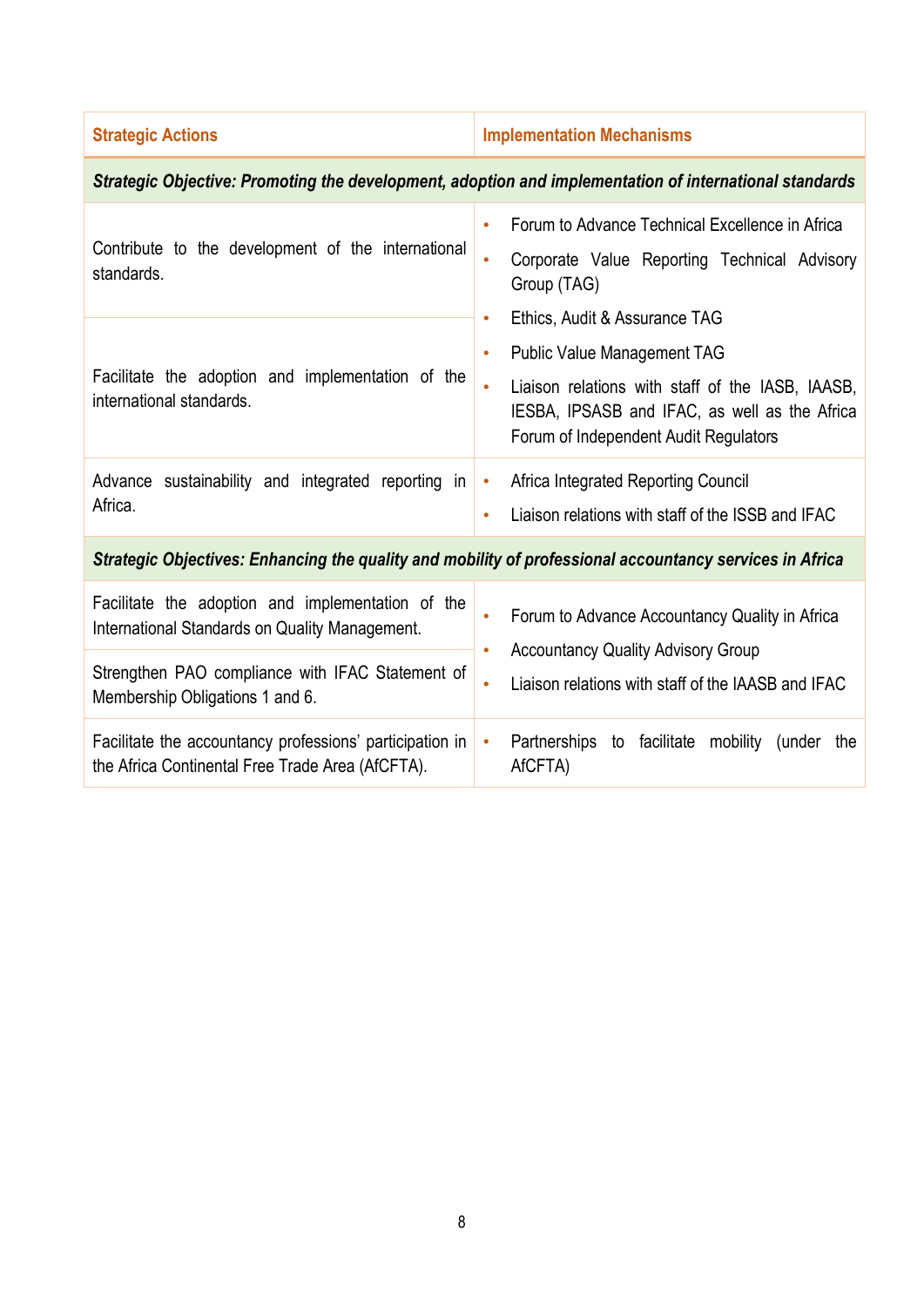### **Risk Identification and Mitigation**

Risk management is an integral part of PAFA's strategic planning process. Each Identified Risk has been mapped to the Strategic Actions and we monitor the extent to which those actions mitigate the risks over time.

| <b>Key Strategic Risks</b>                                                                                                                                                                                                         | <b>Key Operational Risks</b>                                                                                                                                                                                                                         |
|------------------------------------------------------------------------------------------------------------------------------------------------------------------------------------------------------------------------------------|------------------------------------------------------------------------------------------------------------------------------------------------------------------------------------------------------------------------------------------------------|
| Failure to be recognised or to influence as the voice of<br>the accountancy profession in Africa.<br>Failure to be recognised as the partner of choice<br>relating to matters relevant to the accountancy<br>profession in Africa. | Insufficient funding for financial sustainability.<br>Failure to establish and maintain fit-for-future people,<br>processes and systems to support a relevant and<br>sustainable organisation.<br>Inability to attract and retain diverse and highly |
| Failure to identify, prioritise, or render services to meet<br>the diverse demands of our member organisations<br>and other key stakeholders.                                                                                      | qualified volunteers as part of the governance<br>structures and mechanisms<br>the<br>supporting<br>implementation of the strategy.                                                                                                                  |

#### **People, Process, Technology**

During 2022 – 2024, PAFA will continue to focus on enhancing the agility, effectiveness, and efficiency of our people, processes and technology. Our ongoing initiatives include:

#### *People*

- An organisational structure that optimises achievement of our strategic objectives (see **Appendix 1**)
- A performance and remuneration policy
- Continuous professional development of our staff
- A process for attracting and retaining the right volunteers to serve within the mechanisms established to implement the strategy

#### *Process and Technology*

- An effective website
- Outsourcing of the following: Finance, Information & Communications Technology, Communications, and Internal Audit

#### **Funding**

PAFA recognises the challenges faced by our member organisations resulting from an unprecedented public health and economic crisis.

PAFA will continue to carefully manage costs and maximise impact through increased collaboration with our member organisations, MOU Partners and other key stakeholders.

PAFA's annual budget is approved by the Board and financial performance is monitored and reported to the Board quarterly.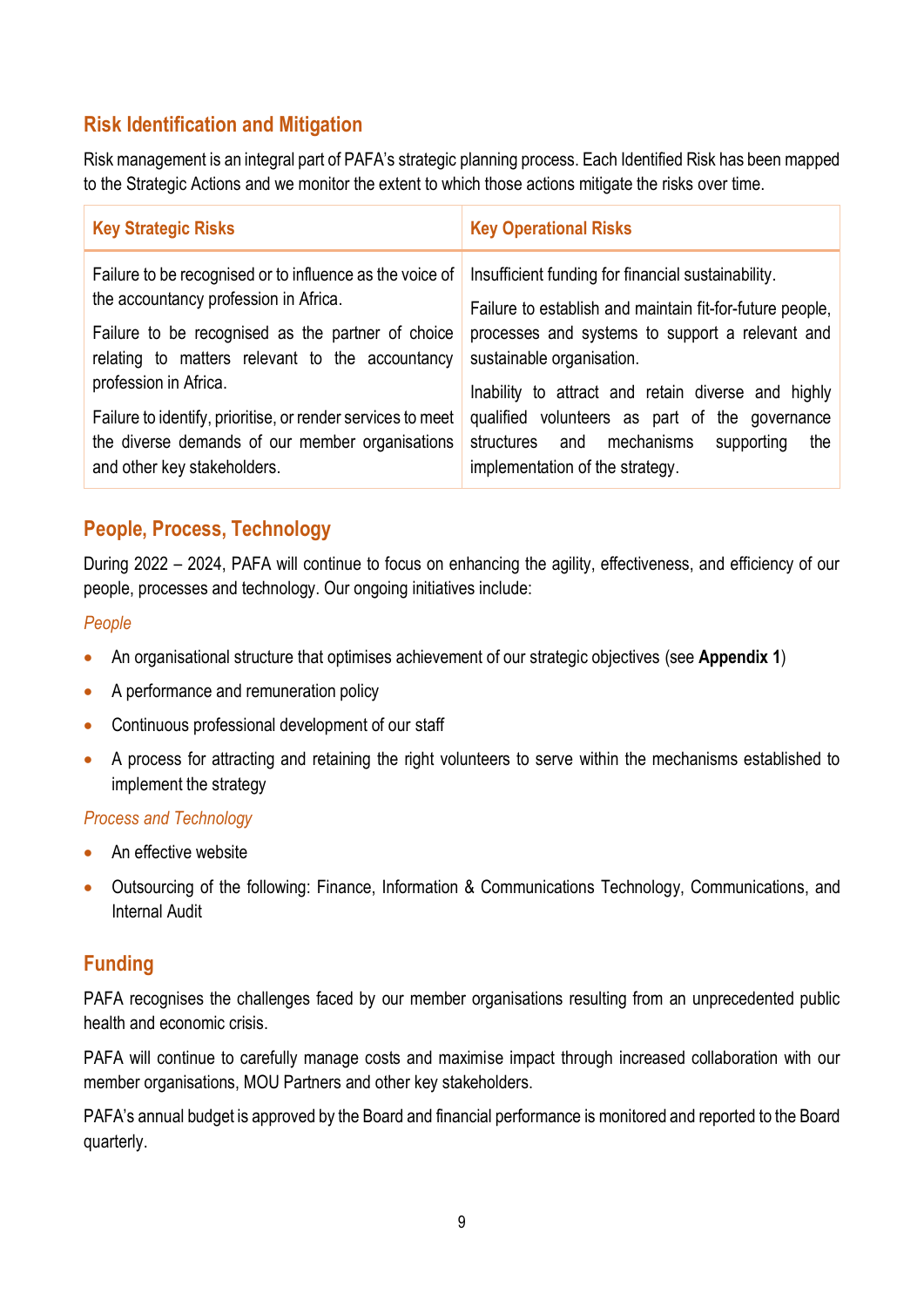#### **Performance Measurement**

Achievement of our Strategic Objectives is monitored through Key Performance Indicators, Measures, and Targets. The Key Performance Indicators and Measures are reviewed annually and―if necessary―modified in consultation with the Board. The Key Performance Targets are agreed annually with the Board.

| <b>Key Performance Indicators</b>                                                                                             | <b>Key Performance Measures</b>                                                              |  |
|-------------------------------------------------------------------------------------------------------------------------------|----------------------------------------------------------------------------------------------|--|
| Strategic Objective: Speaking out and engaging as the voice of the accountancy profession in Africa                           |                                                                                              |  |
| PAFA has advocated effectively on behalf of the<br>accountancy profession by speaking out and engaging<br>on relevant issues. | Stakeholder satisfaction survey<br>1.                                                        |  |
| <b>Strategic Objective: Developing a future-fit profession for Africa</b>                                                     |                                                                                              |  |
|                                                                                                                               | development<br>2.<br>effective<br><b>PAO</b><br>partnerships<br>#<br>established             |  |
|                                                                                                                               | \$ funding for accountancy capacity building<br>3.                                           |  |
| PAFA has contributed to the building of PAOs in                                                                               | # new / existing PAOs developed<br>4.                                                        |  |
| every country in Africa that effectively contribute to<br>sustainable economic growth.                                        | 5.<br># new PAFA Members                                                                     |  |
|                                                                                                                               | # PAOs attaining IFAC membership / associate<br>6.<br>status                                 |  |
|                                                                                                                               | Stakeholder satisfaction survey<br>7.                                                        |  |
| PAFA has contributed to the development of                                                                                    | Level of participation in / adoption of initiatives<br>8.                                    |  |
| professional accountants to meet the needs of<br>organisations and society.                                                   | Stakeholder satisfaction survey<br>9.                                                        |  |
| standards                                                                                                                     | Strategic Objective: Promoting the development, adoption and implementation of international |  |
| PAFA has effectively influenced the development of                                                                            | 10. # formal engagements                                                                     |  |
| international standards to reflect matters relevant to<br>Africa.                                                             | 11. # responses to public consultations                                                      |  |
|                                                                                                                               | 12. Stakeholder satisfaction survey                                                          |  |
| PAFA has effectively contributed to the adoption and                                                                          | 13. Level of participation initiatives                                                       |  |
| implementation of international standards in Africa. <sup>1</sup>                                                             | 14. Stakeholder satisfaction survey                                                          |  |
| Strategic Objective: Enhancing the quality and mobility of professional accountancy services in Africa                        |                                                                                              |  |
|                                                                                                                               | 15. Level of participation in / adoption of initiatives                                      |  |

<sup>1</sup> As indicated by positive trends reported in globally recognised indices such as the IFAC International Standards Global Status Report, IFAC-CIPFA International Public Sector Financial Accountability Index, ISA Plus.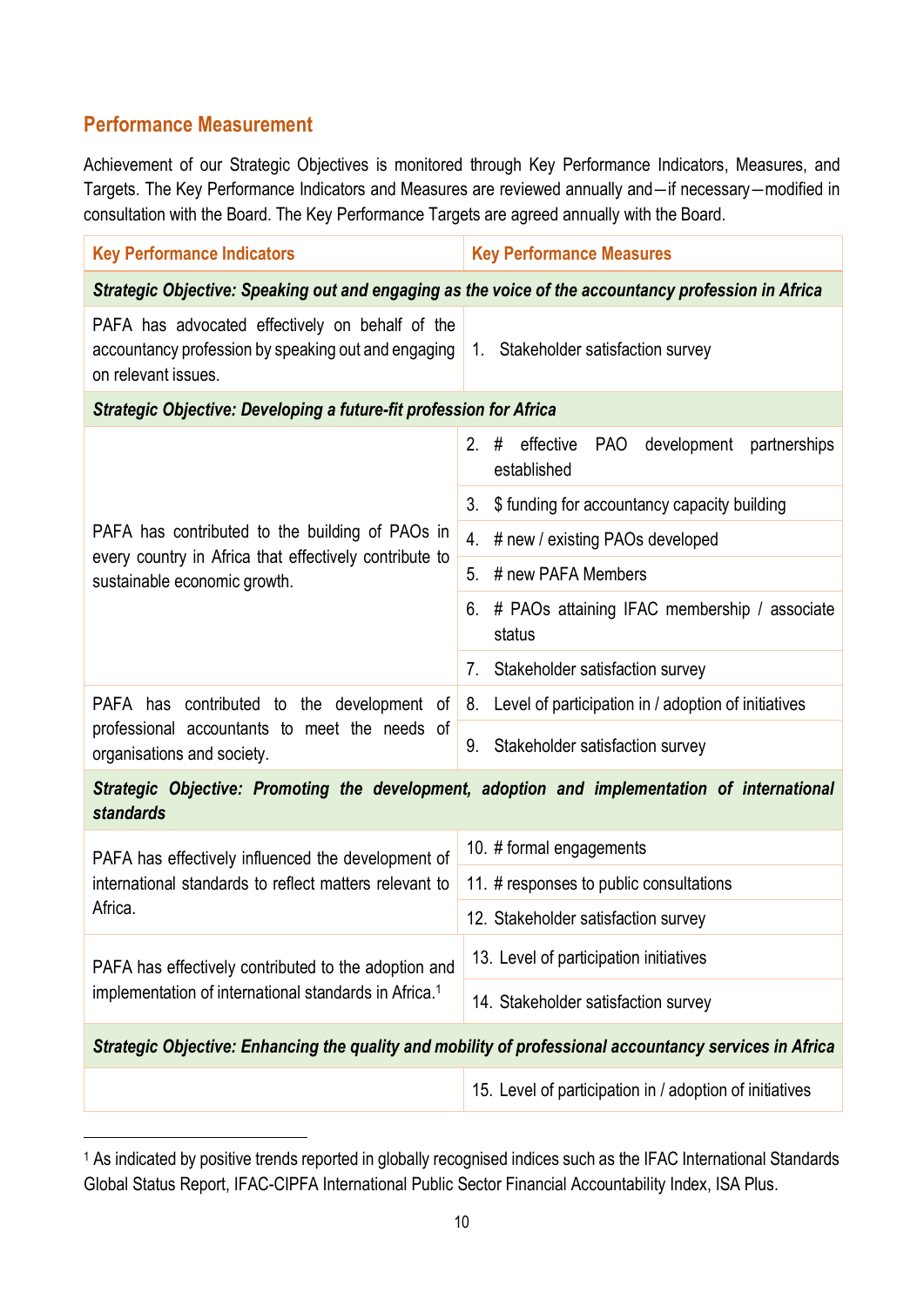| <b>Key Performance Indicators</b>                                                                                      | <b>Key Performance Measures</b>                                                                                                                         |  |
|------------------------------------------------------------------------------------------------------------------------|---------------------------------------------------------------------------------------------------------------------------------------------------------|--|
| PAFA has effectively contribute to enhancing audit<br>quality in Africa.                                               | 16. Stakeholder satisfaction survey                                                                                                                     |  |
| PAFA has effectively contributed to the accountancy                                                                    | 17. # of initiatives participated in                                                                                                                    |  |
| profession in Africa playing its rightful role in the Africa<br>Continental Free Trade Agreement.                      | 18. Stakeholder satisfaction survey                                                                                                                     |  |
| <b>Stakeholder relations</b>                                                                                           |                                                                                                                                                         |  |
|                                                                                                                        | 19. % of Member Organisation that responded to<br>stakeholder satisfaction survey                                                                       |  |
|                                                                                                                        | 20. % growth in # of LinkedIn followers                                                                                                                 |  |
| PAFA Member Organisations are engaged, value<br>PAFA's services, and playing their part to enhance the                 | 21. % of growth in # of Facebook followers                                                                                                              |  |
| impact of these services.                                                                                              | 22. Website measures<br>(a) Total # of website users<br>(b) Total # of new website users<br>(c) Average engagement time Appropriate<br>website measures |  |
| PAFA has effectively harnessed relations with MOU<br>Partners and stakeholders to benefit our member<br>organisations. | 23. # activities sponsored by MOU Partners / Affiliates<br>/ other stakeholders                                                                         |  |
| PAFA Member Organisations express a high level of<br>satisfaction with PAFA's service delivery                         | 24. Stakeholder satisfaction survey                                                                                                                     |  |
| People, process, technology                                                                                            |                                                                                                                                                         |  |
|                                                                                                                        | 25. Stakeholder satisfaction survey                                                                                                                     |  |
| Internally, PAFA has a stronger, fit-for-purpose                                                                       | 26. Employee engagement survey                                                                                                                          |  |
| organisational<br>structure<br>governance<br>and<br>and<br>operating model, with fully engaged talented people.        | 27. Board / committee<br>meeting<br>effectiveness<br>assessment                                                                                         |  |
|                                                                                                                        | 28. PAFA event effectiveness assessment                                                                                                                 |  |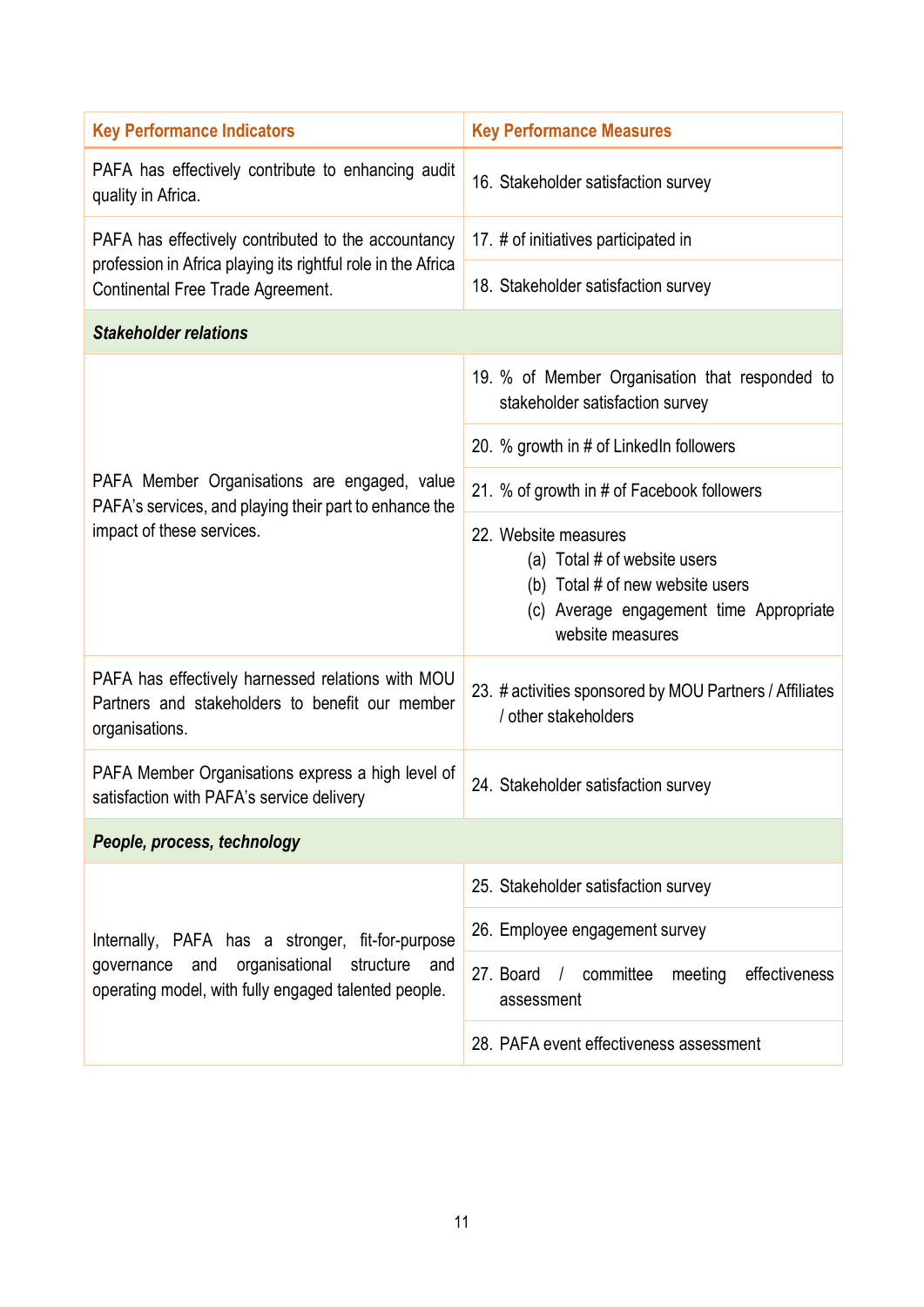### **APPENDIX 1—Organisational Structure**

| <b>CEO</b>                                                                                                              |                                                            |                                                                |
|-------------------------------------------------------------------------------------------------------------------------|------------------------------------------------------------|----------------------------------------------------------------|
| <b>EXTERNAL SERVICE DELIVERY</b>                                                                                        |                                                            |                                                                |
| <b>Director</b> (Technical)<br>PAO Development   Learning & Professional<br>Development                                 | <b>Director</b> (Technical)<br><b>Technical Excellence</b> | <b>Director</b> (Technical)<br><b>Quality Management [TBC]</b> |
| <b>Manager</b> (Technical)<br><b>Public Value Management</b>                                                            |                                                            |                                                                |
| <b>Manager(s)</b> (Tech / Ops)<br>Capacity Building [TBC - Funded]                                                      |                                                            | <b>Manager</b> (Technical)<br><b>Quality Management [TBC]</b>  |
| <b>Associate</b> (Technical / Operational)<br><b>French Liaison</b>                                                     |                                                            |                                                                |
| <b>Associate</b> (Operational)<br>Stakeholder Relations   Communications   Events <sup>2</sup>                          |                                                            |                                                                |
| <b>INTERNAL SUPPORT SERVICES</b>                                                                                        |                                                            |                                                                |
| <b>Manager</b> (Operational)<br>Governance   Strategy   Risk   Finance   Operations   ICT   Internal Audit <sup>3</sup> |                                                            |                                                                |

**Assistant** *(Operational)*

<sup>2</sup> Communications will be outsourced from 2022. The Associate is responsible for managing the outsourced service effectively and efficiently.

<sup>3</sup> Internal audit is outsourced and currently rendered on a pro bono basis by PricewaterhouseCoopers. Finance and ICT will be outsourced from 2022. The Manager is responsible for managing the outsourced services effectively and efficiently.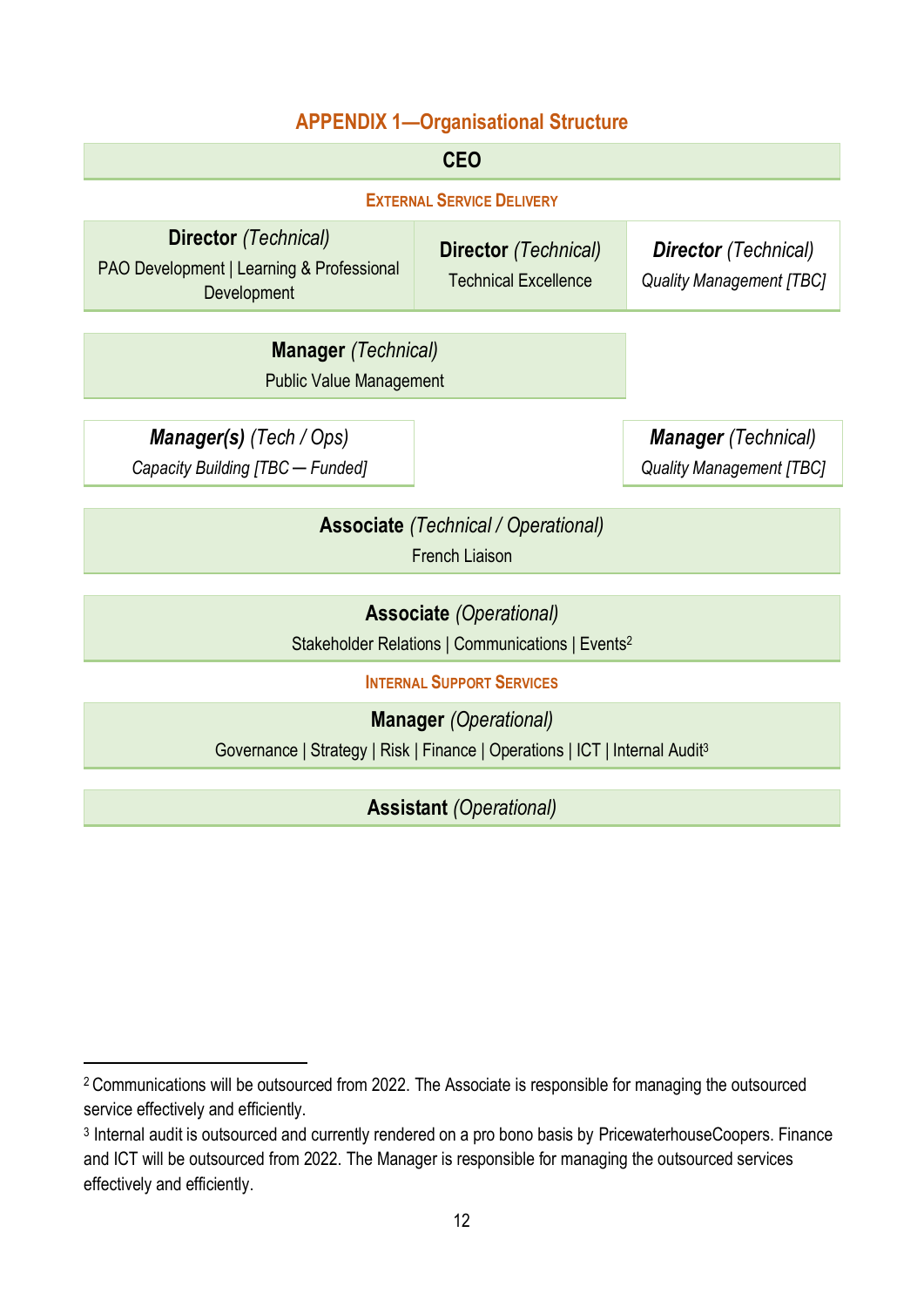#### **NOTES**

The organisational structure supports implementation of the strategy as follows:

EXTERNAL SERVICE DELIVERY

• Director―PAO Development and Accountancy Learning & Development (Technical)

Responsible for the *Effective PAOs* area of strategic focus, particularly the implementation of the detailed plans for the PAO Development Activity and the Accountancy Learning & Development Activity and management of the related activity budgets

• Director―Technical Excellence (Technical)

Responsible for the *Technical Excellence* area of strategic focus, particularly the implementation of the detailed plan for the Technical Excellence Activity and management of the activity budget

• Manager―Public Value Management (Technical)

Responsible for the PVM aspects of the *Effective PAOs* and *Technical Excellence* areas of strategic focus under leadership of the abovementioned Directors

• Associate―French Liaison (Technical / Operational)

Supports the PAFA Team to implement the Stakeholder Engagement Plan and Activity Plans in Frenchspeaking countries. Provides linguistic support to the Governance Activity. [In the case of a French-speaking President or Vice President, also provides administrative support to the President or Vice President.]

• Associate–Stakeholder Relations, Communications and Events (Operational)

Supports the PAFA Team to implement the Stakeholder Engagement Plan and Activity Plans and contributes to enhanced communications and effective event organisation. Is the main liaison with the outsourced communications service provider.

### INTERNAL SERVICES

• Manager―Internal Services (Operational)

Supports the CEO in all governance-related matters; strategy development, monitoring and reporting; risk management; financial reporting; operations; and ICT. Is the main liaison with the outsourced finance, ICT and internal audit service providers.

• Assistant (Operational)

Provides administrative support to the PAFA Team.

The structure includes an additional Director position and Manager position as *To Be Confirmed* to support the new Accountancy Quality Activity. Accountancy Quality is a new area of strategic focus for PAFA. The resource requirement will be determined as the activity progresses. In 2022, the activity will be supported by the CEO and consultant(s). It could be that a manager is appointed in 2023 and – if PAFA, for example, renders a quality review outsourcing service – a director is appointed at that time.

Additional capacity building resources would be sought from development partners when PAFA undertakes to executive accountancy development programmes on behalf of these partners.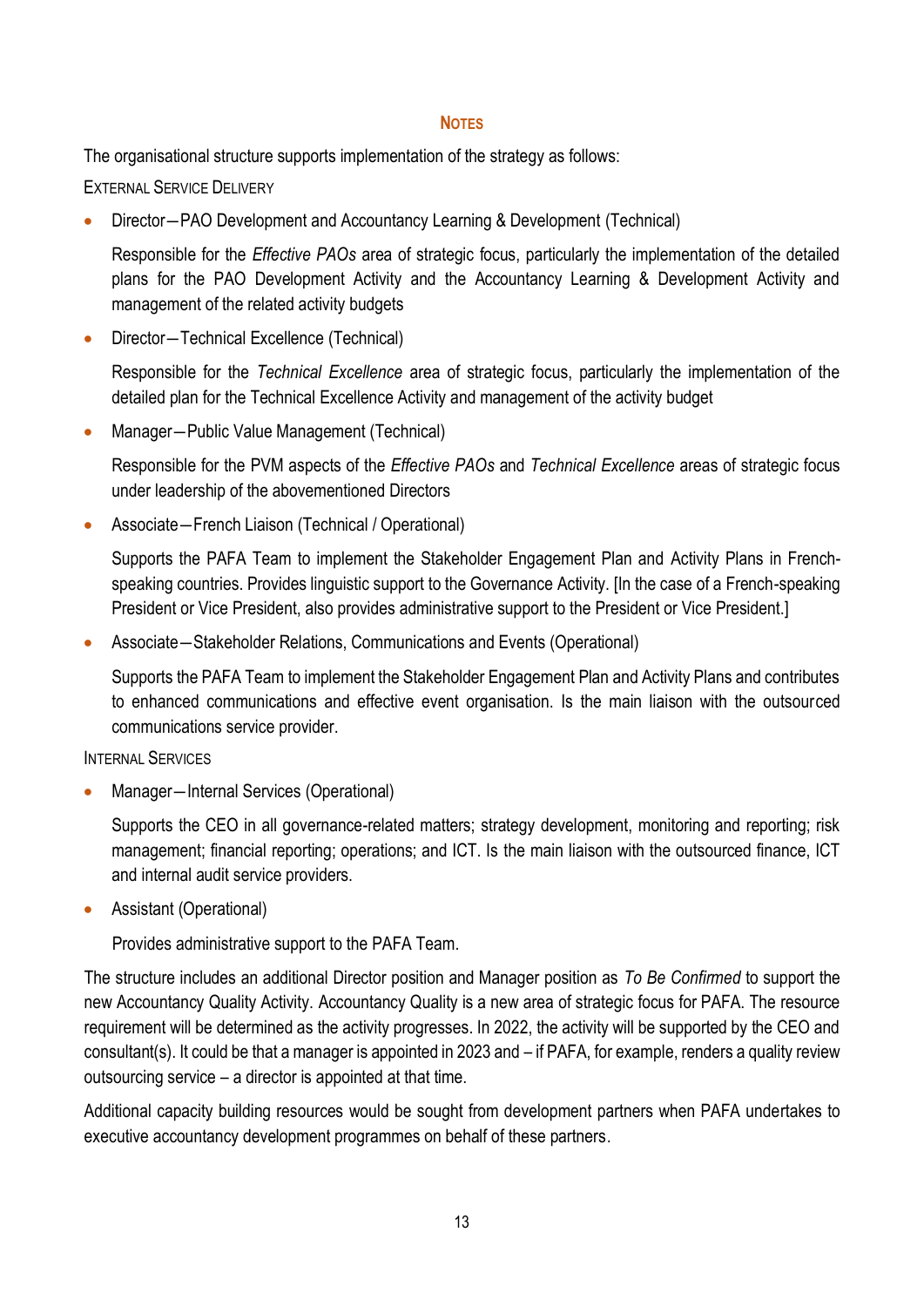## **APPENDIX 2**

## **Trends**

In developing the Plan for 2022, we took account of the following trends and opportunities identified by IFAC.

| <b>Trend</b>                                                                                                                                                                                                                                                                                                                                                                                                                                                                                                                                                               | Opportunities                                                                                                                                                                                                                                                                                                                                                                                                                                                                                                                                                                                                                                                                                                                   |
|----------------------------------------------------------------------------------------------------------------------------------------------------------------------------------------------------------------------------------------------------------------------------------------------------------------------------------------------------------------------------------------------------------------------------------------------------------------------------------------------------------------------------------------------------------------------------|---------------------------------------------------------------------------------------------------------------------------------------------------------------------------------------------------------------------------------------------------------------------------------------------------------------------------------------------------------------------------------------------------------------------------------------------------------------------------------------------------------------------------------------------------------------------------------------------------------------------------------------------------------------------------------------------------------------------------------|
| Friction in the global economy<br>The world's markets, supply chains, and<br>economies<br>become<br>deeply<br>have<br>integrated. Nevertheless, amid challenges<br>and uncertainty in the global economy-<br>not least due to the COVID-19 pandemic-<br>many jurisdictions are making trade and<br>public<br>policy<br>decisions<br>that<br>risk<br>inconsistency and further fragmentation in<br>regulations and international standards.<br>Large scale stimulus and rescue spending<br>by governments will have long lasting<br>impact on public finances and taxation. | The profession can demonstrate its ability to master cross-<br>border technical, language, and cultural issues to work for<br>greater global consistency.<br>The profession can fight fraud, corruption, money laundering,<br>$\bullet$<br>illicit financial flows, tax evasion, and other illegal practices,<br>and enhance governance.<br>The profession can enhance good governance transparency,<br>and accountability in governments.                                                                                                                                                                                                                                                                                      |
| Importance of trust<br>The impact of COVID-19 on the global<br>economy will increase the importance of<br>trust and confidence in corporate reporting.<br>failures<br>High-profile<br>corporate<br>have<br>created real and perceived issues for the<br>accountancy profession, including a loss of<br>trust.                                                                                                                                                                                                                                                              | By focusing on ethical behaviour and conduct, governance,<br>$\bullet$<br>and value creation the profession can raise awareness of its<br>critical role, improve its reputation, and establish a<br>fundamental position for itself alongside other players in the<br>business ecosystem.<br>Professional accountants who stand up for the public interest<br>$\bullet$<br>can contribute to public trust in an environment of great<br>economic uncertainty.<br>Public trust is a pivotal issue for all actors in the public and<br>٠<br>private sectors. The profession can advance its standing by<br>building trust in a system that is under stress and in which<br>most actors are struggling to build or maintain trust. |
| Increased focus on sustainability<br>Achieving sustainable development is the<br>definitive task of the future as the human<br>toll of the climate crisis and inequitable<br>development rises.                                                                                                                                                                                                                                                                                                                                                                            | Professional accountants can deliver value in both decision<br>making and reporting by providing a holistic, timely view of<br>organisational performance and sustainability-a view that<br>acknowledges the complexity of modern business and<br>encompasses financial and non-financial indicators-and<br>playing their role to safeguard the public interest.<br>Professional accountants can provide assurance on these<br>٠<br>broader areas of reporting for the benefit of all stakeholders.                                                                                                                                                                                                                             |
| <b>Future of work and education</b><br>New technologies and the continuously<br>evolving needs and<br>preferences of<br>organisations and workers are driving<br>changes to the way people work, the kinds                                                                                                                                                                                                                                                                                                                                                                 | PAOs can play a role in attracting and developing talent as<br>$\bullet$<br>accountants are required to bring an ever-broadening skill set<br>to their roles.<br>Professional accountants can meet organisations' growing<br>$\bullet$<br>needs for business advisors to foster entrepreneurial spirit                                                                                                                                                                                                                                                                                                                                                                                                                          |